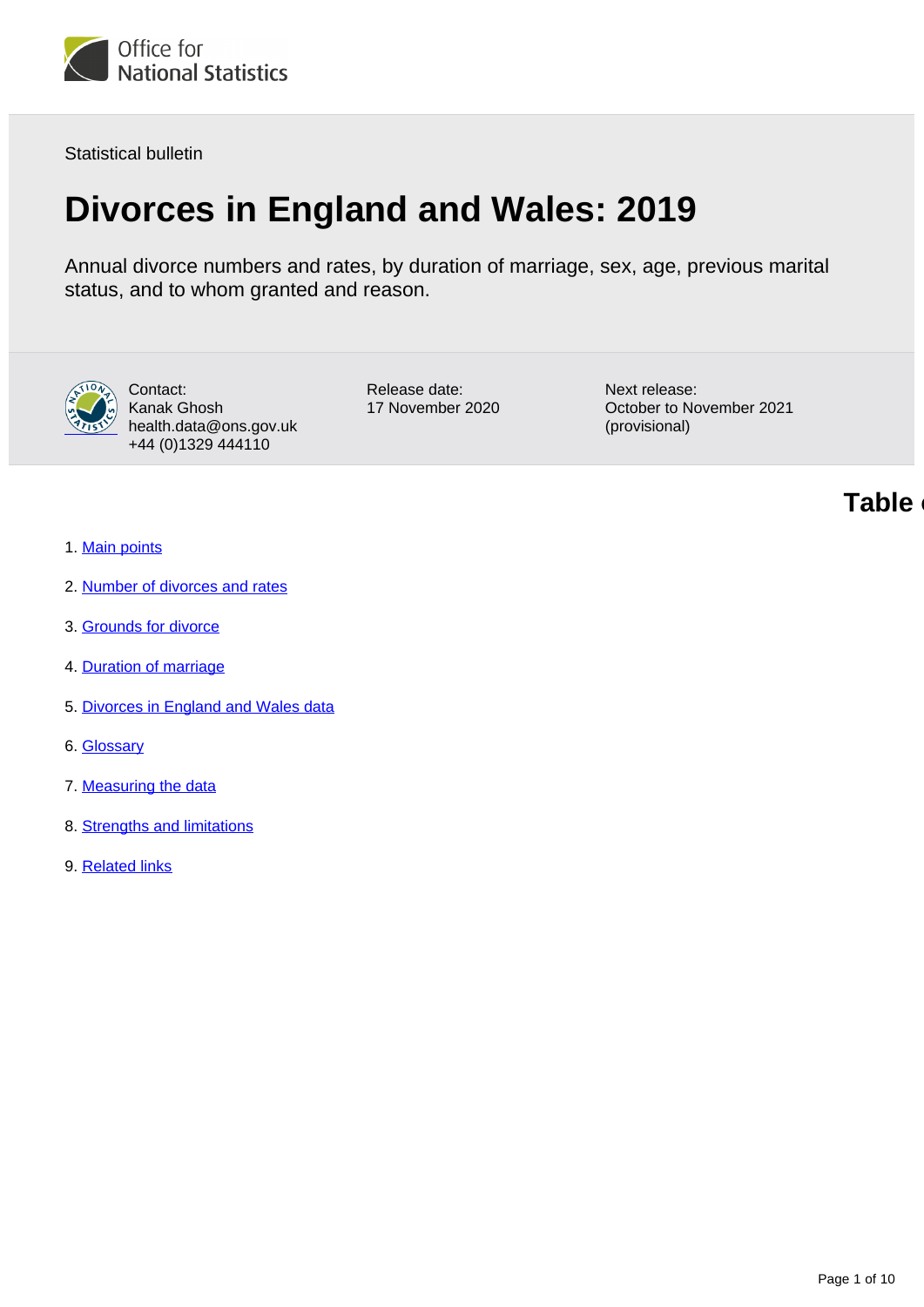## <span id="page-1-0"></span>**1 . Main points**

- There were 107,599 divorces of opposite-sex couples in 2019, increasing by 18.4% from 90,871 in 2018; the scale of this increase partly reflects divorce centres processing a backlog of casework in 2018, which is likely to have translated into a higher number of completed divorces in 2019.
- The divorce rate among opposite-sex couples in 2019 increased to 8.9 divorces per 1,000 married men and women aged 16 years and over from 7.5 in 2018; this increase will have been impacted by the additional processing of casework in 2018.
- There were 822 divorces among same-sex couples in 2019, nearly twice the number in 2018 (428 divorces); of these, nearly three-quarters (72%) were between female couples.
- Unreasonable behaviour was the most common reason for opposite-sex couples divorcing in 2019 with 49% of wives and 35% of husbands petitioning on these grounds; it was also the most common reason for same-sex couples divorcing, accounting for 63% of divorces among women and 70% among men.
- In 2019, the average (median) duration of marriage at the time of divorce was 12.3 years for opposite-sex couples, a small decrease from 12.5 years in the previous year.

### **Statistician's comment**

"Same-sex couples have been able to marry in England and Wales from March 2014. Since then, we have seen the number of divorces of same-sex couples increase each year from very small numbers in 2015 when the first divorces took place, to more than 800 in 2019, reflecting the increasing size of the same-sex married population in England and Wales.

"While we see that 56% of same-sex marriages were among females, nearly three-quarters of same-sex divorces in 2019 were to female couples. Unreasonable behaviour, which includes adultery, was the most common ground for divorce among same-sex couples this year as almost two-thirds of couples divorced for this reason."

Kanak Ghosh, Vital Statistics Outputs Branch, Office for National Statistics. Follow Vital Statistics Outputs Branch on Twitter [@NickStripe\\_ONS.](https://twitter.com/NickStripe_ONS?ref_src=twsrc%5Egoogle%7Ctwcamp%5Eserp%7Ctwgr%5Eauthor)

## <span id="page-1-1"></span>**2 . Number of divorces and rates**

### **Opposite-sex divorces**

There were 107,599 opposite-sex divorces in 2019, an increase of 18.4% from 90,871 in 2018. This is the highest number of opposite-sex divorces recorded since 2014 when 111,169 divorces were granted in England and Wales. It is also the largest annual percentage increase in the number of divorces since 1972, following the introduction of the The Divorce Reform Act 1969, which made it easier for couples to divorce upon separation.

The size of the increase can be partly attributed to a backlog of *divorce petitions* from 2017 that were processed by the Ministry of Justice (MoJ) in early 2018, some of which will have translated into [decree absolutes](https://www.gov.uk/divorce/apply-for-a-decree-absolute) (completed divorces) in 2019. This is likely to have contributed to both the particularly low number of divorces in 2018 (the lowest since 1971) and the increase seen in 2019. More information can be found in our [Divorces in](https://www.ons.gov.uk/peoplepopulationandcommunity/birthsdeathsandmarriages/divorce/bulletins/divorcesinenglandandwales/2018)  [England and Wales 2018 bulletin](https://www.ons.gov.uk/peoplepopulationandcommunity/birthsdeathsandmarriages/divorce/bulletins/divorcesinenglandandwales/2018).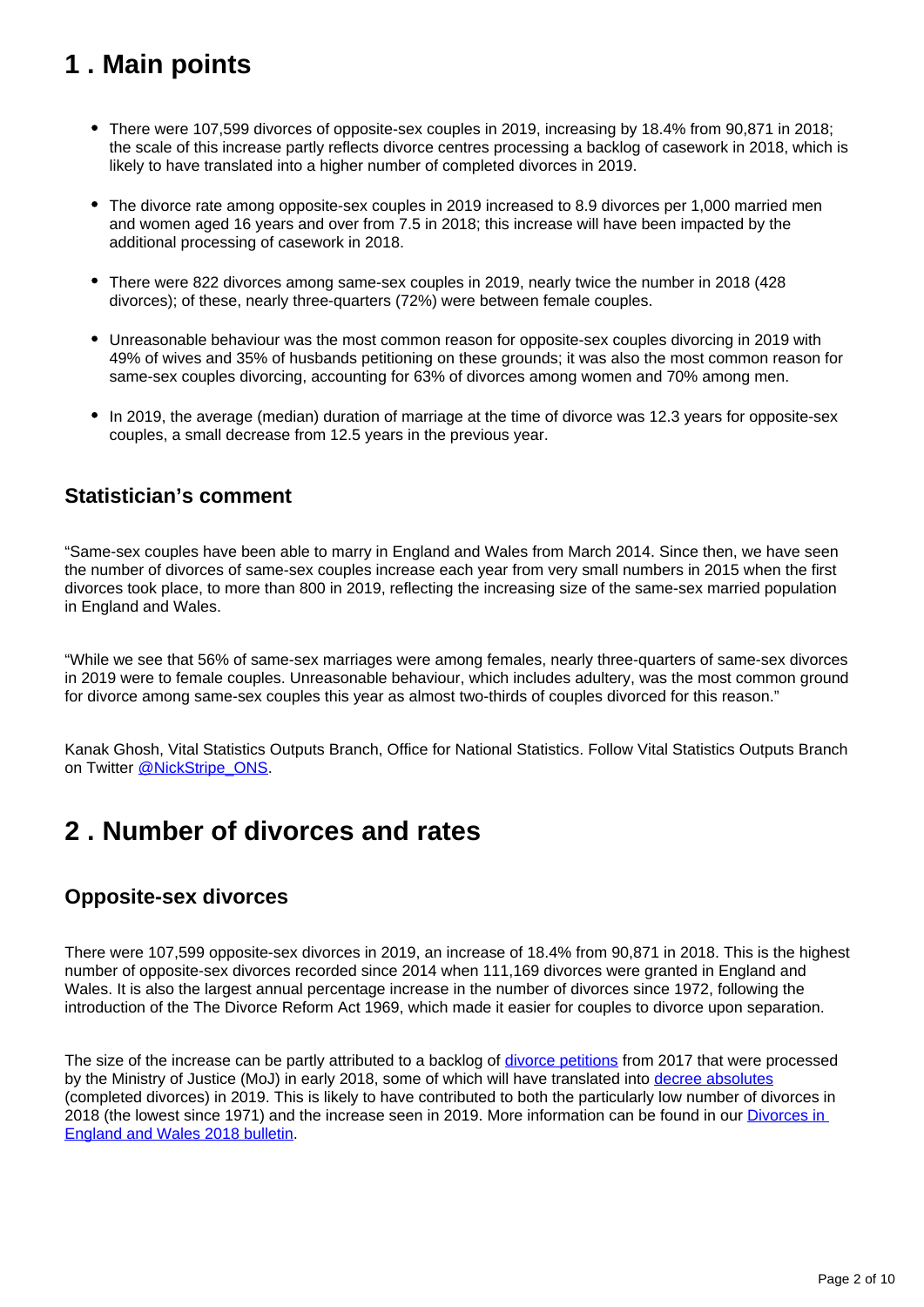#### **Figure 1: The number of divorces of opposite-sex couples increased in 2019 following decreases seen in 2017 and 2018**

**Number of marriages and divorces of opposite-sex couples, England and Wales, 1950 to 2019**

Figular energy act 1869<br>Figular team 1 tan 1941 of divorces of opposite-sex couples increased in 2019 following decreases seen in 2017 and 2018

Number of marriages and divorces of opposite-sex couples, England and Wales, 1950 to 2019



#### **Source: Office for National Statistics – Marriages and Divorces in England and Wales**

**Notes:**

- 1. Marriage statistics are only available up to the 2017 data year.
- 2. The Divorce Reform act 1969, which came into effect on 1 January 1971, made it easier for couples to divorce upon separation and is associated with the increase in the number of divorces during the 1970s.

Although the number of divorces increased in 2019, there has been an overall downward trend in divorce numbers since the most recent peak in 2003 and opposite-sex divorces remain 30% lower than 2003 figures (Figure 1). The fall in the number of divorces since 2003 is broadly consistent with an overall decline in the number of marriages between 2003 and 2009; since then, the number of marriages has fluctuated while the number of divorces continued to decline overall.

When considering changes in the number of divorces, it is important to take account of the size of the married population, which will affect the number of divorces. In 2019, the number of divorces of opposite-sex couples per 1,000 married men and women aged 16 years and over (divorce rates) increased for both men and women to 8.9 from 7.5 in 2018 (Figure 2). However, divorce rates remain well below the most recent peaks recorded in 2003 and 2004 (13.4 men per 1,000 married men and 13.2 women per 1,000 married women). The increase in divorce rate in 2019 will have been affected by the processing of the backlog of divorce applications in 2018.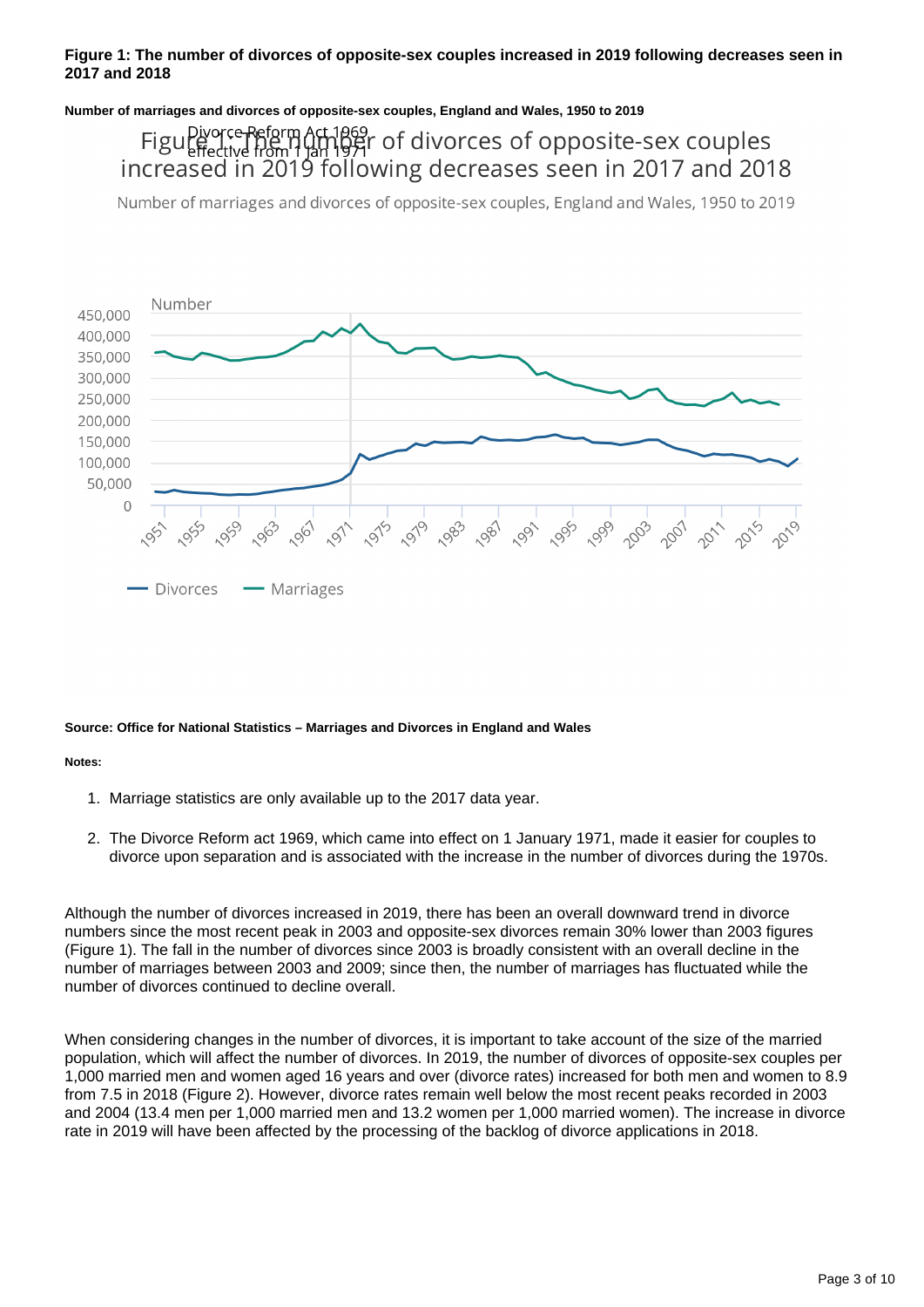#### **Figure 2: The divorce rate among opposite-sex couples increased in 2019 following decreases seen in the last two years**

#### **Rate of divorce among opposite-sex couples by sex, England and Wales, 1950 to 2019**

## FigureeReform Ad:1969<br>Figure from Flan 1971ce rate among opposite-sex couples increased in 2019 following decreases seen in the last two vears

Rate of divorce among opposite-sex couples by sex, England and Wales, 1950 to 2019



#### **Source: Office for National Statistics – Divorces in England and Wales**

#### **Notes:**

1. The Divorce Reform Act 1969, which came into effect on 1 January 1971, made it easier for couples to divorce upon separation.

Changes in behaviour and attitudes to divorce are considered to be important factors behind the increase in divorce rates between the 1960s and the early 1990s. Also, the [Divorce Reform Act 1969](https://www.legislation.gov.uk/ukpga/1969/55/contents/enacted) came into effect in England and Wales on 1 January 1971, making it easier for couples to divorce upon separation – this caused a large increase in divorce rates in 1972.

Changes in attitudes to cohabitation as an alternative to marriage or prior to marriage, particularly at younger ages, are likely to have been a factor affecting the general decrease in divorce rates since 2003. [Levels of](https://www.ons.gov.uk/peoplepopulationandcommunity/populationandmigration/populationestimates/bulletins/populationestimatesbymaritalstatusandlivingarrangements/2019)  [cohabitation](https://www.ons.gov.uk/peoplepopulationandcommunity/populationandmigration/populationestimates/bulletins/populationestimatesbymaritalstatusandlivingarrangements/2019) increased over this period while the married population declined and our latest [marriage statistics for](https://www.ons.gov.uk/peoplepopulationandcommunity/birthsdeathsandmarriages/marriagecohabitationandcivilpartnerships/bulletins/marriagesinenglandandwalesprovisional/2017)  [2017](https://www.ons.gov.uk/peoplepopulationandcommunity/birthsdeathsandmarriages/marriagecohabitationandcivilpartnerships/bulletins/marriagesinenglandandwalesprovisional/2017) show that nearly 9 in 10 couples (88%) were cohabiting before marriage.

The [accompanying dataset](https://www.ons.gov.uk/peoplepopulationandcommunity/birthsdeathsandmarriages/divorce/datasets/divorcesinenglandandwales) for this release provides further breakdowns of the number of opposite-sex divorces by sex, age, previous marital status and percentage of marriages ending in divorce by year of marriage.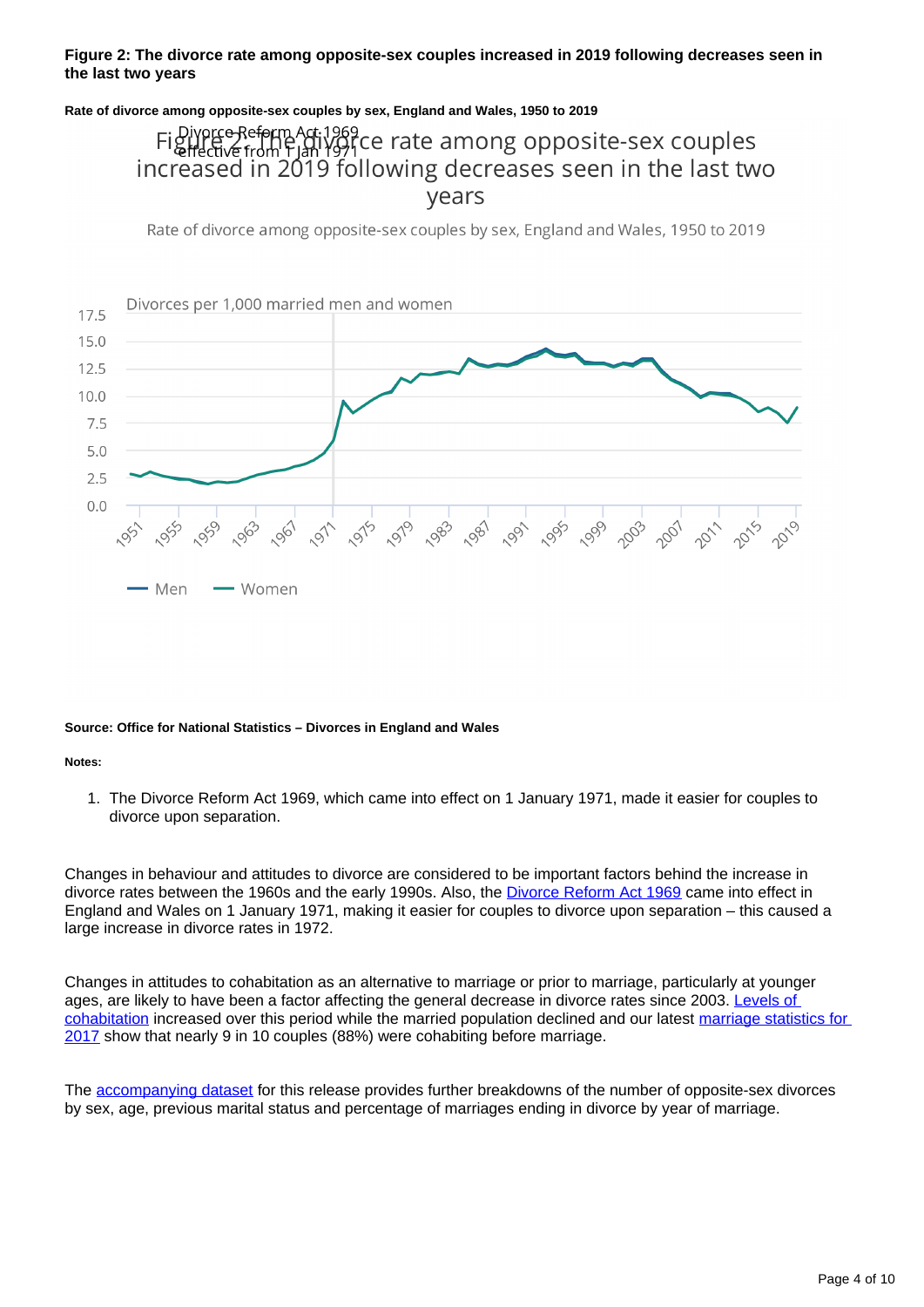### **Same-sex divorces**

There were 822 divorces among same-sex couples in 2019, nearly double that in the previous year when there were 428 same-sex divorces (Figure 3). Of these, 72% were to females couples, a decrease from 75% in 2018.

This is the fifth year that divorces of same-sex couples has been possible since the introduction of marriages of same-sex couples in March 2014. The number of same-sex divorces has increased each year reflecting the increasing size of the same-sex married population since 2014 while females accounted for the majority of divorces among same-sex couples each year.

#### **Figure 3: The number of same-sex divorces among male and female couples has increased each year since 2015**

#### **Number of same-sex divorces by sex, England and Wales, 2015 to 2019**

## Figure 3: The number of same-sex divorces among male and female couples has increased each year since 2015

Number of same-sex divorces by sex, England and Wales, 2015 to 2019



**Source: Office for National Statistics – Divorces in England and Wales**

**Notes:**

1. Marriages of same-sex couples first took place on 29 March 2014, the first divorces recorded between same-sex couples were in 2015.

The relatively small number of divorces among same-sex couples does not allow accurate rates to be calculated at present.

The [accompanying dataset](https://www.ons.gov.uk/peoplepopulationandcommunity/birthsdeathsandmarriages/divorce/datasets/divorcesinenglandandwales) for this release provides further breakdowns of same-sex divorces by sex, age and previous marital status.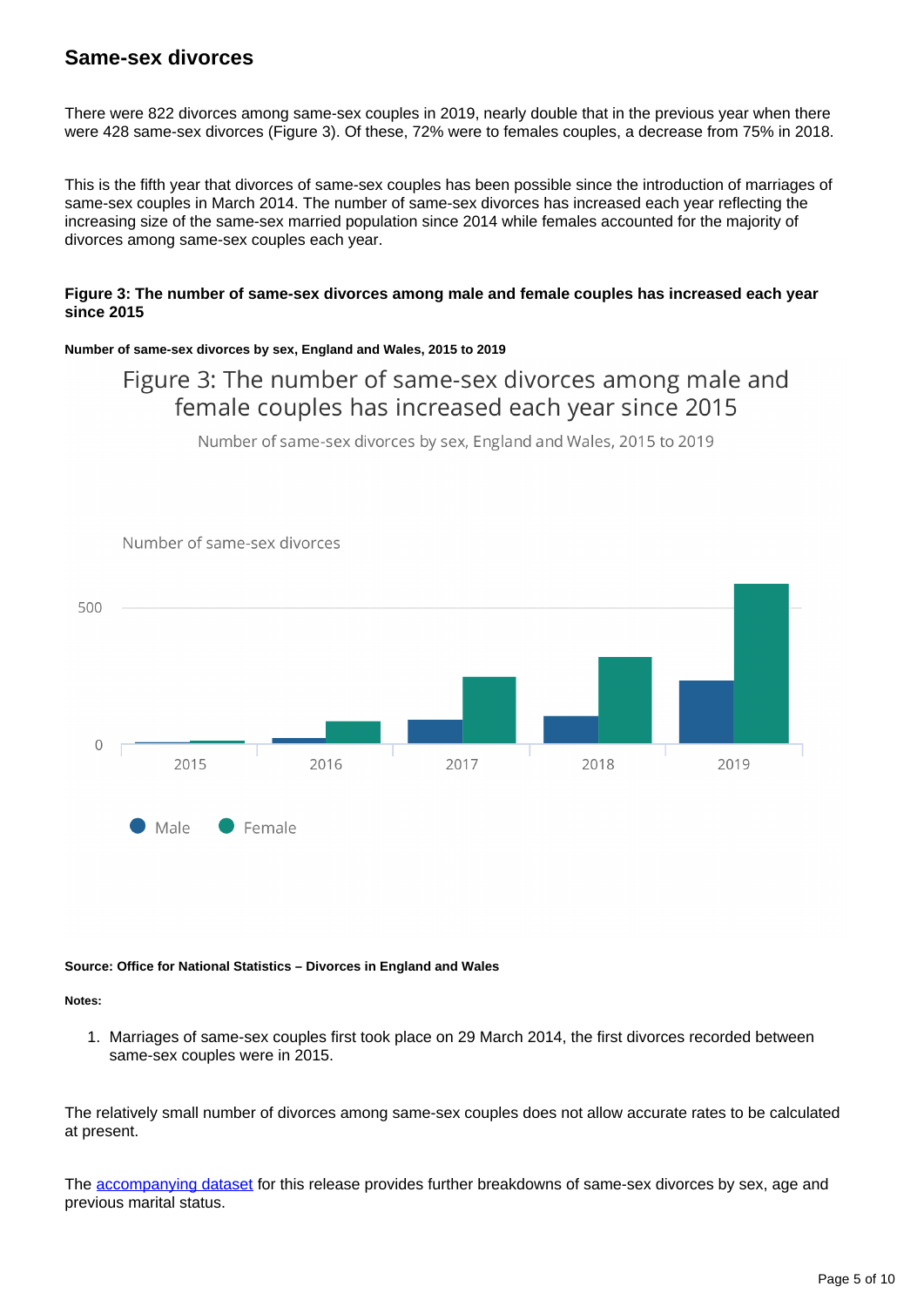## <span id="page-5-0"></span>**3 . Grounds for divorce**

The majority of divorces of opposite-sex couples in 2019 were petitioned by the wife (62%), the same proportion as the previous year. Wives have consistently petitioned the majority of opposite-sex divorces in England and Wales since 1949, but the proportion has fallen by 10 percentage points since the peak in 1992 when 72% of divorces were petitioned by the wife.

In 2019, the most common grounds for opposite-sex divorce was unreasonable behaviour, with 35% of all husbands and 49% of all wives petitioning for divorce on these grounds. This has consistently been the most common grounds for wives petitioning for divorce since the late 1970s; previously, it was named "cruelty". Unreasonable behaviour has only been the most common ground for husbands petitioning since 2006; in the 1980s and 1990s adultery was generally the most common ground for husbands petitioning, while between 1999 and 2005 it was separation (two years with consent). There are likely to be a range of behavioural, cultural and financial reasons for these trends.

Unreasonable behaviour was also the most common ground for divorces among same-sex couples in 2019 and 65% of same-sex couples divorced for this reason (70% of male same-sex divorces and 63% of female same-sex divorces).

The [accompanying dataset](https://www.ons.gov.uk/peoplepopulationandcommunity/birthsdeathsandmarriages/divorce/datasets/divorcesinenglandandwales) for this release provides further breakdowns of same-sex divorce by petitioner and decree granted.

## <span id="page-5-1"></span>**4 . Duration of marriage**

In 2019, the median duration of marriage (the mid-point of all durations) for divorces granted to opposite-sex couples was 12.3 years, a small decrease from 12.5 years in 2018. The 2018 and 2019 figures have now surpassed the previous high seen more than forty-five years ago in 1972 when it was 12.2 years. Over the last 50 years, the median duration has fluctuated between 8.9 years and 12.5 years.

The median duration of marriage for same-sex couples who divorced in 2019 was 4.3 years for men and 4.1 years for women. These smaller durations reflect that same-sex marriage has only been possible in England and Wales since March 2014 and the first of these divorces took place in 2015.

Tables 6, 7a and 7b in the [accompanying dataset](https://www.ons.gov.uk/peoplepopulationandcommunity/birthsdeathsandmarriages/divorce/datasets/divorcesinenglandandwales) for this release provide an analysis of trends of the proportion of marriages that end in divorce by year of marriage and the proportion of men and women who have ever divorced by birth cohort.

## <span id="page-5-2"></span>**5 . Divorces in England and Wales data**

[Divorces in England and Wales](https://www.ons.gov.uk/peoplepopulationandcommunity/birthsdeathsandmarriages/divorce/datasets/divorcesinenglandandwales)

Dataset | Released 17 November 2020

Annual statistics on the number of divorce and divorce rates, by petitioner and decree granted, sex, age, previous marital status and percentage of marriages ending in divorce by year of marriage.

## <span id="page-5-3"></span>**6 . Glossary**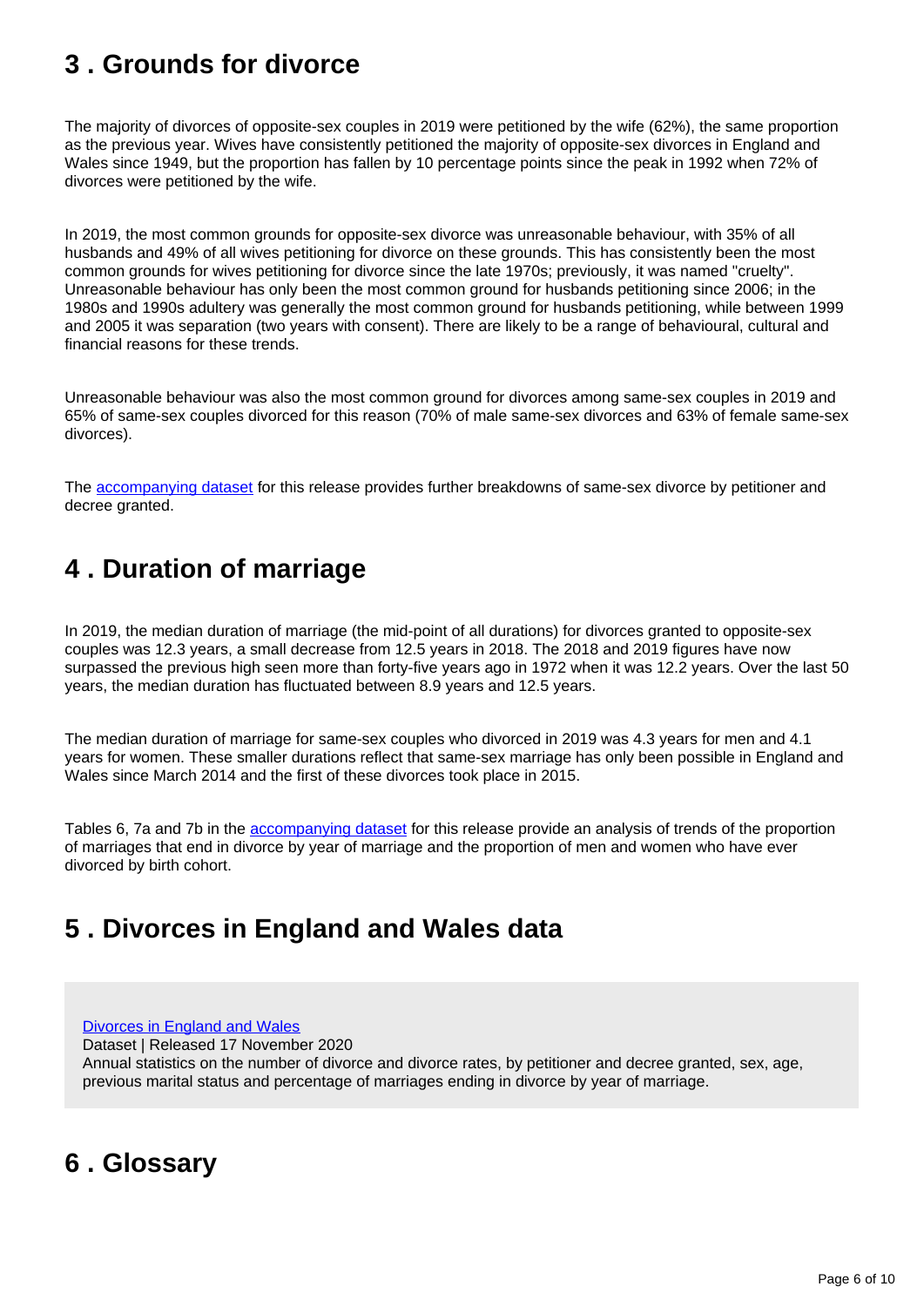## **Annulment**

An annulment of marriage occurs following a successful petition for nullity. It declares that the marriage itself is void (that no valid marriage ever existed) or voidable (was legal at time of registration but is no longer legal).

### **Decree absolute**

A decree absolute is granted upon a dissolution of marriage, following a petition for divorce, and ends a valid marriage. A dissolution of marriage occurs following a successful petition for divorce and ends a valid marriage. Dissolution of marriage covers annulments and decree absolutes.

### **Facts proven**

A petitioner must prove one or more of five facts (adultery, unreasonable behaviour, desertion and separation, either with or without consent of the respondent) to establish the irretrievable breakdown of the marriage.

## **HM Courts and Tribunals Service (HMCTS)**

[HM Courts and Tribunals Service \(HMCTS\)](https://www.gov.uk/government/organisations/hm-courts-and-tribunals-service) is an executive agency of the [Ministry of Justice \(MoJ\)](https://www.gov.uk/government/organisations/ministry-of-justice) and is responsible for the administration of criminal, civil and family courts and tribunals in England and Wales. This includes the administration of the divorce and civil partnership dissolution processes. HMCTS supplies information on divorces to the Office for National Statistics (ONS).

### **Petitioner**

The person seeking a dissolution or annulment.

### **Respondent**

The person to whom a petition for divorce has been served.

Our [User guide to divorce statistics](https://www.ons.gov.uk/peoplepopulationandcommunity/birthsdeathsandmarriages/divorce/methodologies/userguidetodivorcestatistics) contains a glossary of other terms used in this bulletin.

## <span id="page-6-0"></span>**7 . Measuring the data**

This is the first time that divorces statistics for England and Wales has been published for 2019. The release provides final annual data.

Divorce statistics are derived from information recorded by HM Courts and Tribunals Service (HMCTS) during the divorce process. Figures represent both divorces and annulments that took place in England and Wales; [annulments](https://www.gov.uk/how-to-annul-marriage/when-you-can-annul-a-marriage) are where the marriage was not legally valid in the first place. Divorce statistics do not include married couples who separate but do not divorce.

Divorces where the marriage took place abroad are included, provided the marriage was legally recognised in the UK and one of the parties had a permanent home in England and/or Wales. Civil partnership dissolutions are not included in our divorce statistics; they are reported separately in [Civil partnerships in England and Wales.](https://www.ons.gov.uk/peoplepopulationandcommunity/birthsdeathsandmarriages/marriagecohabitationandcivilpartnerships/bulletins/civilpartnershipsinenglandandwales/previousReleases)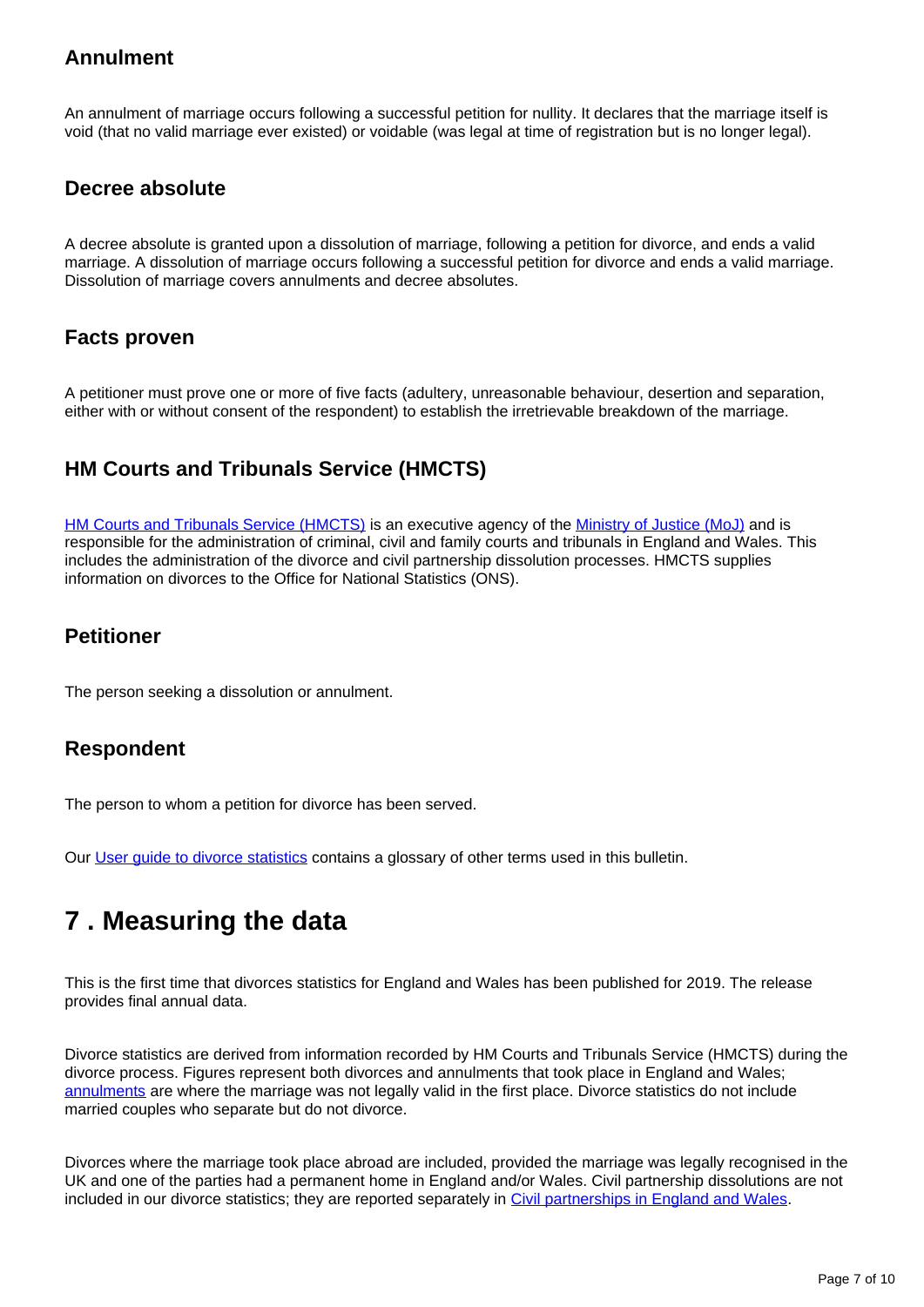Marriages of same-sex couples first took place on 29 March 2014. The first divorces recorded between same-sex couples were in 2015 and these are included in our divorce statistics from the 2015 data year onwards.

More quality and methodology information on strengths, limitations, appropriate uses, and how the data were created is available in the [Divorces Quality and Methodology Information \(QMI\) report.](https://www.ons.gov.uk/peoplepopulationandcommunity/birthsdeathsandmarriages/divorce/methodologies/divorcesinenglandandwalesqmi) Our User quide to divorce [statistics](https://www.ons.gov.uk/peoplepopulationandcommunity/birthsdeathsandmarriages/divorce/methodologies/userguidetodivorcestatistics) provides further information on data quality, legislation and procedures relating to divorces and includes a glossary of terms.

The [Revisions policy for population statistics \(including divorce statistics\)](http://www.ons.gov.uk/methodology/methodologytopicsandstatisticalconcepts/revisions/revisionspoliciesforpopulationstatistics) is available.

## <span id="page-7-0"></span>**8 . Strengths and limitations**

Divorce statistics are compiled to enable the analysis of social and demographic trends. They are also used for developing and monitoring government policy and they are used by religious and other belief organisations to monitor trends and plan their services.

### **National Statistics status for Divorces in England and Wales**

National Statistics status means that our statistics meet the highest standards of trustworthiness, quality and public value, and it is our responsibility to maintain compliance with these standards.

Date of most recent full assessment: [November 2013](https://uksa.statisticsauthority.gov.uk/publication/statistics-on-marriages-and-divorces-in-england-and-wales-letter-of-confirmation-as-national-statistics/)

Most recent compliance check which confirms National Statistics status: [November 2013](https://uksa.statisticsauthority.gov.uk/publication/statistics-on-marriages-and-divorces-in-england-and-wales-letter-of-confirmation-as-national-statistics/)

Improvements since last review:

- Coverage of annual divorce statistics was altered from UK to England and Wales only from the 2014 data year onwards following a consultation exercise in February 2015. This has led to more timely final statistics for England and Wales. Summary figures for the UK continue to be published in Vital statistics in the UK: [births, deaths and marriages](http://www.ons.gov.uk/peoplepopulationandcommunity/populationandmigration/populationestimates/datasets/vitalstatisticspopulationandhealthreferencetables).
- We undertook an user **consultation exercise** in October 2013 to understand the user requirements for marriage, divorce and civil partnership statistics given the introduction of marriage of same sex couples. The [response to this consultation \(PDF, 102KB\)](https://webarchive.nationalarchives.gov.uk/20160106130208/http:/www.ons.gov.uk/ons/about-ons/get-involved/consultations-and-user-surveys/consultations/user-requirements-for-marriage--divorce-and-civil-partnership-statistics/summary-of-responses-and-future-plans.pdf), was published in published in April 2014.
- Summary tables have been extended to provide statistics on divorces of same-sex couples from the 2015 data year, following the introduction of marriages of same-sex couples on 29 March 2014.
- Provision of detailed statistics for divorces of opposite-sex couples are available in an [explorable dataset](https://www.nomisweb.co.uk/query/construct/summary.asp?mode=construct&version=0&dataset=167) for the 2009 data year onwards.

### **Comparability**

Divorce statistics are broadly comparable between countries within the UK; more information on comparability is contained in our [Divorces in England and Wales QMI report](https://www.ons.gov.uk/peoplepopulationandcommunity/birthsdeathsandmarriages/divorce/methodologies/divorcesinenglandandwalesqmi).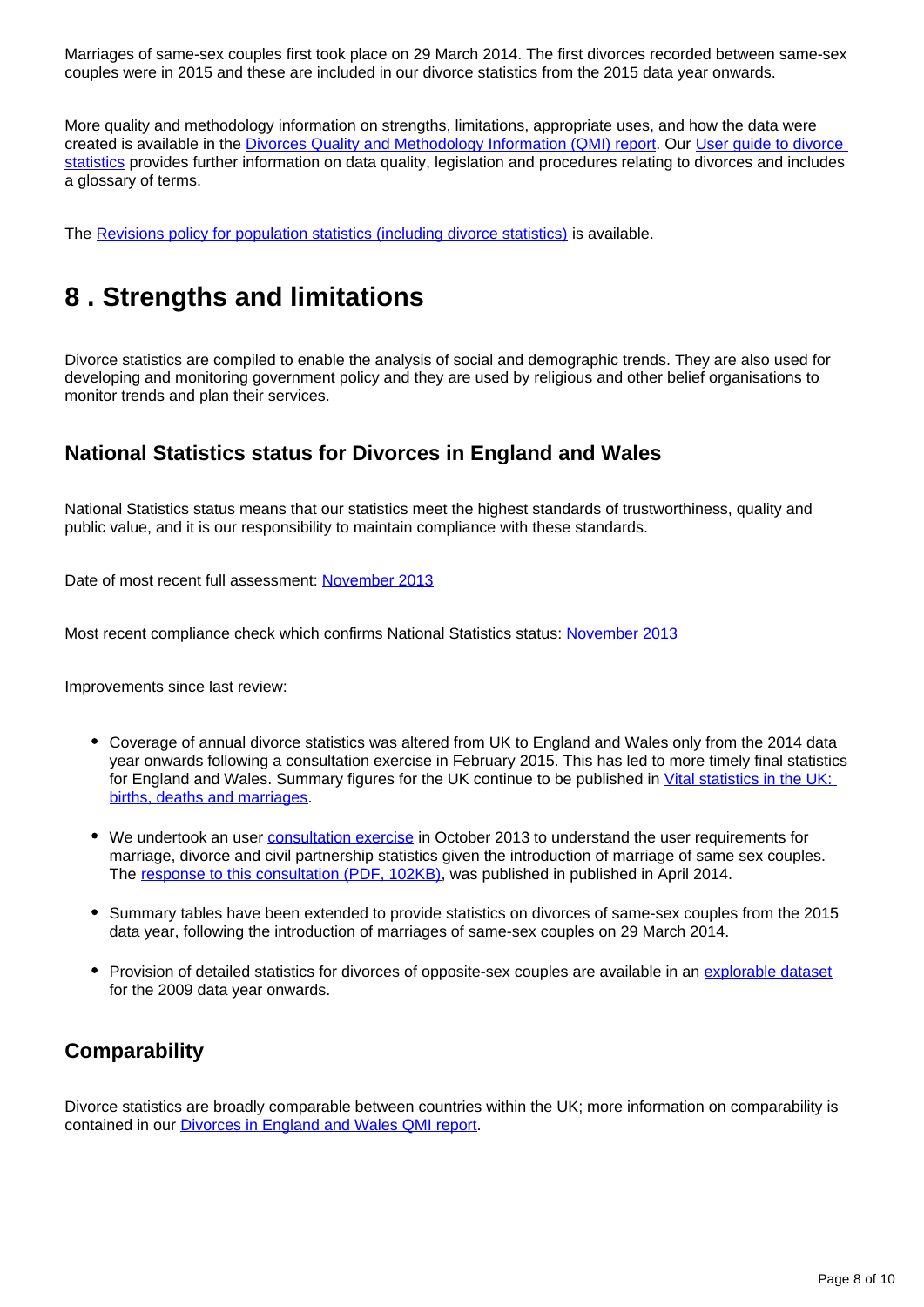Divorce statistics are not directly comparable with survey estimates of the number of civil partners in England and Wales from household surveys such as the Labour Force Survey (LFS) and Annual Population Survey (APS), as they are estimates of the number of divorcees in the population rather than the number of divorces that took place during a particular year.

## **Accuracy**

There are missing values for some variables in the divorce records, in particular the age at marriage (used to derive age at divorce) and previous marital status variables. Prior to the 2014 data year, these missing values were imputed. From the 2014 data year onwards, any missing age or previous marital status are shown in published tables as "not stated".

From the 2014 data year, we have seen an increasing proportion of records where the age is missing for one or both partners of couples who divorce. Consequently, any calculations based on age (such as the calculation of rates by age) exclude these records. We are working with the HM Courts and Tribunals Service (HMCTS) to understand the reasons for this and improve the completeness of this variable.

The average (mean) ages presented in the published tables for this release have not been standardised for age and therefore do not take account of the changing structure of the population by age, sex and marital status.

The median duration of marriage at divorce in this release is represented by the middle value when the data are arranged in increasing order. The median is used, rather than the mean, because the duration of marriage for divorces is not symmetrically distributed. Therefore, the median provides a more accurate reflection of this distribution. The mean would be affected by the relatively small number of divorces that take place when duration of marriage exceeds 15 years.

## **Timeliness**

Our divorce statistics are currently published approximately ten months after the reference year the data relates to. A very small number of divorce records for England and Wales can be received by us later than the date on which the annual dataset is taken. These records are not included in published figures. The impact is negligible.

## **Calculation of rates**

[Population estimates by marital status](https://www.ons.gov.uk/peoplepopulationandcommunity/populationandmigration/populationestimates/bulletins/populationestimatesbymaritalstatusandlivingarrangements/2019) only provide the total married population (including both same-sex and opposite-sex couples) disaggregated by age-group. For this reason, divorce rates for both same-sex couples and opposite-sex couples have been calculated using the total married population by age group.

While the actual number of males and females in opposite-sex couples getting divorced in a particular year is equal, the number of married males and females can differ because one partner could live away, either overseas or in a communal establishment such as a care home or prison. For this reason, divorce rates for males and females can differ for a particular year.